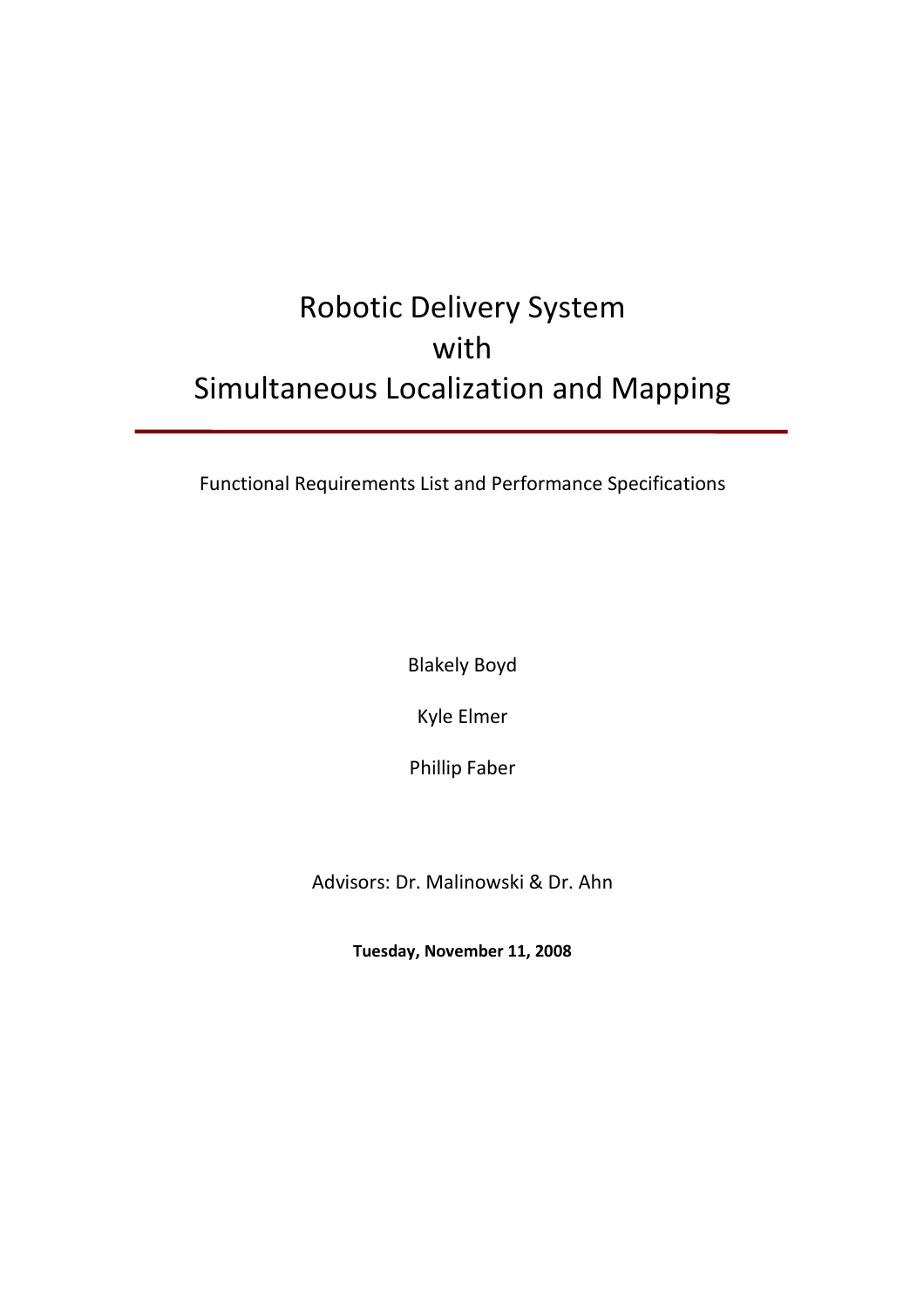### Introduction

The purpose of the Robotic Delivery System with Simultaneous Localization and Mapping (SLAM) is to locate a user with a wireless remote and bring them an object upon request. This system could be used for any purpose ranging from bringing someone a drink to increasing productivity of a company by autonomously delivering packages. This is particularly useful to increase the freedom of those who are immobilized due to sickness or disability. Our implementation will bring the user a drink, but this foundation will allow for further development of more useful applications which require more complicated mechanical interfaces.

The goals of the project are to develop WiFi signal strength acquisition software, robotic obstacle avoidance software, localization and mapping software, and best path algorithm software which assists in the WiFi based navigation of the Robotic Delivery System. The Pioneer p3dx is our robotic platform that uses an onboard PC. This PC interfaces with wireless access points and a user PC or remote as seen in Figure 1. Optionally, a web based server will be created to allow for real time robot tracking by multiple users.

## System Block Diagram



Figure 1: System Block Diagram

A system block diagram of the Robotic Delivery System is shown in Figure 1. Wireless connections are shown as dotted lines; wired connections are shown as solid lines. The system block diagram summarizes the inputs and outputs of each component in the RDS.